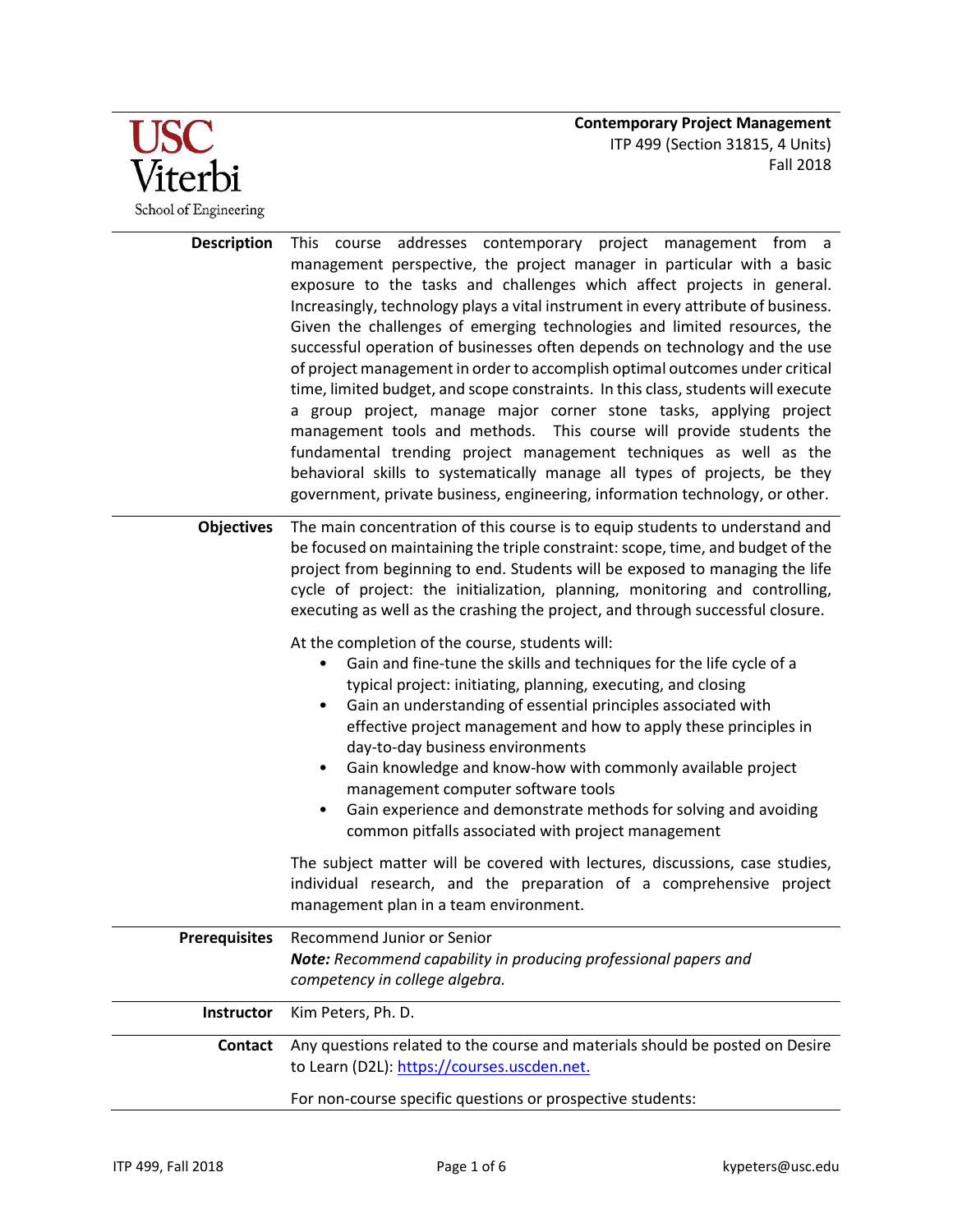|                        | Email: kypeters@usc.edu                                                                                                                                                                                                                                                                                                                                                                                                                                                                                                                                                                                                                                                                                                                                                                                                    |                                                                          |  |
|------------------------|----------------------------------------------------------------------------------------------------------------------------------------------------------------------------------------------------------------------------------------------------------------------------------------------------------------------------------------------------------------------------------------------------------------------------------------------------------------------------------------------------------------------------------------------------------------------------------------------------------------------------------------------------------------------------------------------------------------------------------------------------------------------------------------------------------------------------|--------------------------------------------------------------------------|--|
| <b>Office Hours</b>    | <b>TBA</b>                                                                                                                                                                                                                                                                                                                                                                                                                                                                                                                                                                                                                                                                                                                                                                                                                 |                                                                          |  |
| Graders/TAs            | <b>TBA</b>                                                                                                                                                                                                                                                                                                                                                                                                                                                                                                                                                                                                                                                                                                                                                                                                                 |                                                                          |  |
| Lecture                | Tu & Th, 4:00pm - 5:20pm, KAP 113                                                                                                                                                                                                                                                                                                                                                                                                                                                                                                                                                                                                                                                                                                                                                                                          |                                                                          |  |
|                        | See http://classes.usc.edu/term-20171/classes/itp/                                                                                                                                                                                                                                                                                                                                                                                                                                                                                                                                                                                                                                                                                                                                                                         |                                                                          |  |
| <b>Open Lab Hours</b>  | ITP offers Open Lab use for all students enrolled in ITP classes. These open<br>labs are held beginning the second week of classes through the last week of<br>classes. Hours are listed at: http://itp.usc.edu/labs/.                                                                                                                                                                                                                                                                                                                                                                                                                                                                                                                                                                                                     |                                                                          |  |
| <b>Virtual Desktop</b> | In addition to open lab hours, students will get access to a virtual lab that they                                                                                                                                                                                                                                                                                                                                                                                                                                                                                                                                                                                                                                                                                                                                         |                                                                          |  |
| Interfaces (VDI)       | can use from their own computer. The VDI has all the software needed for the<br>course: http://viterbi.usc.edu/resources/vit/services/vdi.htm.                                                                                                                                                                                                                                                                                                                                                                                                                                                                                                                                                                                                                                                                             |                                                                          |  |
| Textbook(s)            | <b>Required text:</b><br>Project Management: A Strategic Managerial Approach, 10 <sup>th</sup> Edition,<br>Meredith, Jack R. Shafer Scott M., and Mantel Jr., Samuel J. ISBN: 978-1-<br>119-36909-7<br>Reference material(s):<br>A Guide to the Project Management Body of Knowledge, 6 <sup>th</sup> Edition,<br>(PMBOK Guides), Project Management Institute (PMI). ISBN:<br>9781628253900<br>Project Management Toolbox: tools and techniques for the practicing<br>project manager, Dragan Z. Milosevic. ISBN: 9781118973219<br>Project Management Tools and Techniques, A Practical Guide, Carstens,<br>Richardson and Smith. CRC Press. ISBN: 9781466515628<br>Note: Students are not required to purchase the reference materials.<br>Instructor will provide all the pertinent reference documents for the course. |                                                                          |  |
|                        |                                                                                                                                                                                                                                                                                                                                                                                                                                                                                                                                                                                                                                                                                                                                                                                                                            |                                                                          |  |
|                        |                                                                                                                                                                                                                                                                                                                                                                                                                                                                                                                                                                                                                                                                                                                                                                                                                            |                                                                          |  |
| <b>Software</b>        | Microsoft ® Project: The course will utilize Microsoft Project software.<br>AutoCAD: Optional software.<br>A 60-day trial of Microsoft ® Project can be downloaded from Microsoft's<br>website.<br>Microsoft Excel and PowerPoint can be download @<br>$\bullet$<br>http://itservices.usc.edu/officestudents/.<br>MS Project and AutoCAD can be accessed via VDI (Virtual Desktop<br>Interface) @ http://viterbi.usc.edu/resources/vit/services/vdi.htm                                                                                                                                                                                                                                                                                                                                                                    |                                                                          |  |
| <b>Grading</b>         |                                                                                                                                                                                                                                                                                                                                                                                                                                                                                                                                                                                                                                                                                                                                                                                                                            | The following percentage breakdown is used to determine the final grade. |  |
|                        | Exam $#1$<br>Exam #2<br>Assignments (group)<br><b>Tool Presentations (group)</b><br>Project (group)                                                                                                                                                                                                                                                                                                                                                                                                                                                                                                                                                                                                                                                                                                                        | 20%<br>30%<br>10%<br>10%<br>30%                                          |  |
|                        | <b>TOTAL</b>                                                                                                                                                                                                                                                                                                                                                                                                                                                                                                                                                                                                                                                                                                                                                                                                               | 100%                                                                     |  |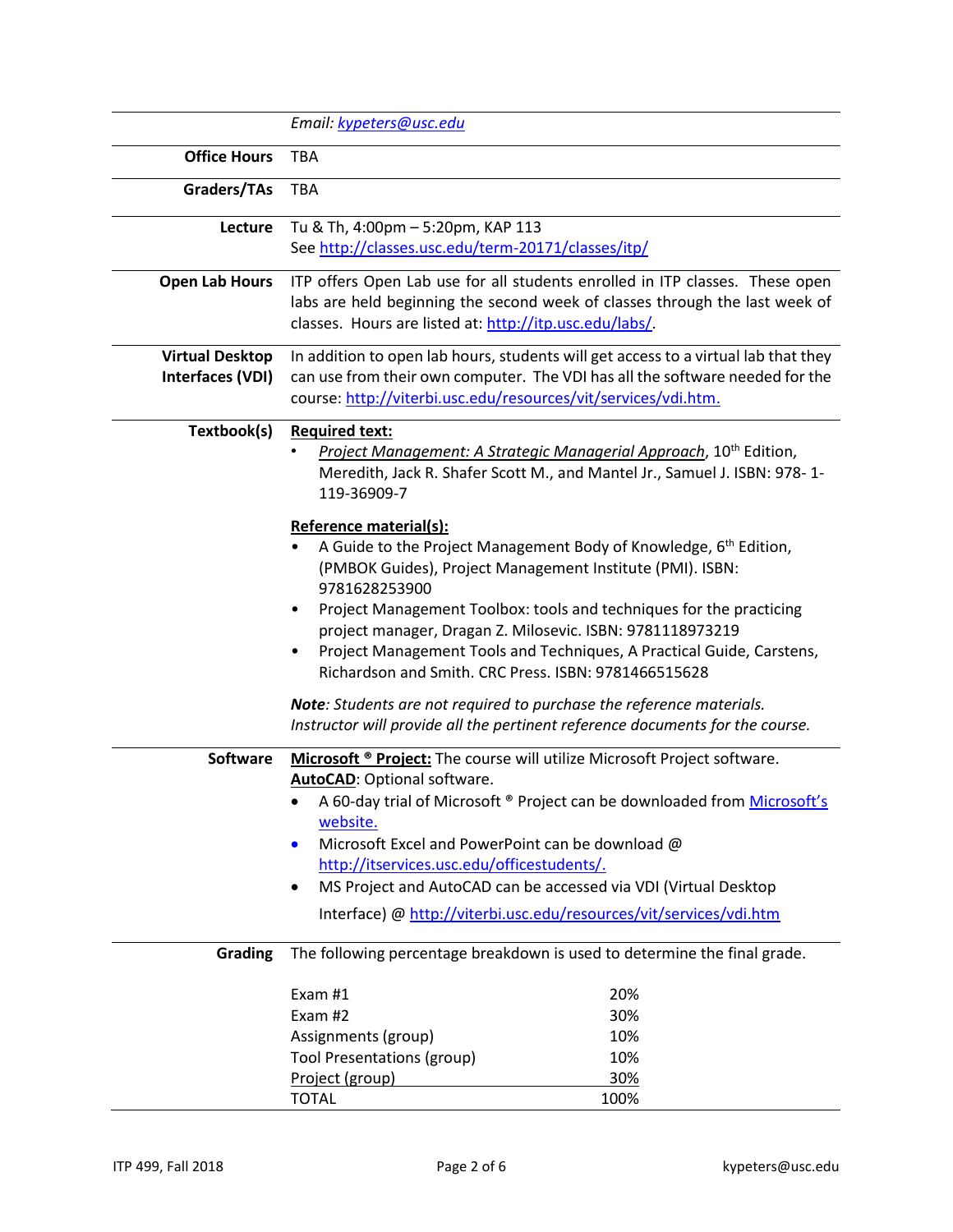|                   | Note: Participation/Behavior: Notable consideration will be given for class<br>participation and behavior. Extra points may be awarded at the discretion of<br>the instructor for exceptional accomplishments. These can be included but<br>are not limited to exceptional creativity, research, team work, to name a few.                                                                                  |  |
|-------------------|-------------------------------------------------------------------------------------------------------------------------------------------------------------------------------------------------------------------------------------------------------------------------------------------------------------------------------------------------------------------------------------------------------------|--|
| Project           | The class project consists of a group project where project management skills<br>will be exercised. The students will be provided with a project where the<br>elements of project objective and requirement are outlined.                                                                                                                                                                                   |  |
|                   | Each week will include a lecture on the subject matter and assignment in<br>conjunction with<br>A team presentation on a selected project management tool<br>A team presentation of PDR at mid-point of semester and CDR at the<br>latter part of the semester<br>The class project will be graded based on the weekly assignment, group<br>presentation, project report and a 360° group evaluation.       |  |
|                   | Note: Presentations should be prepared in PowerPoint and should be delivered<br>in time allotted.                                                                                                                                                                                                                                                                                                           |  |
| <b>Assignment</b> | The assignments will be posted on D2L under the "My Tools > Assignments"<br>module. All assignments will be digitally submitted through D2L except where<br>specifically specified.                                                                                                                                                                                                                         |  |
|                   | The assignments, project, papers and other materials must be prepared using<br>a word processor, spreadsheet, PowerPoint or any other relevant computer<br>software (e.g. MS Project).                                                                                                                                                                                                                      |  |
|                   | All work shall have a cover page with:<br>1. Your full name<br>2. Your group member names with last names in alphabetical order<br>Document title and date<br>3.<br>4. File name must conform to the following: group# _assignment#.ext<br>(doc, xls. mpp, ppt, etc.)                                                                                                                                       |  |
|                   | Note: All assignments and presentations should be completed with the<br>upmost professionalism.                                                                                                                                                                                                                                                                                                             |  |
| <b>Policies</b>   | No make-up exams (except for documented medical or family emergencies)<br>will be offered. Final projects must be submitted on or before the due date,<br>any late assignments will not be accepted (except for documented medical or<br>family emergencies)                                                                                                                                                |  |
|                   | ITP offers open lab use for all students enrolled in ITP classes. These open labs<br>are held beginning the second week of classes through the last week of classes.<br>Hours are listed at http://itp.usc.edu/labs/. The open labs will not have a lab<br>assistant for this specific class. These lab times are there in case you do not<br>have a computer or need extra time to complete an assignment. |  |
|                   | ITP reserves the right to record classroom spaces and to use recorded material<br>if necessary for academic integrity cases.                                                                                                                                                                                                                                                                                |  |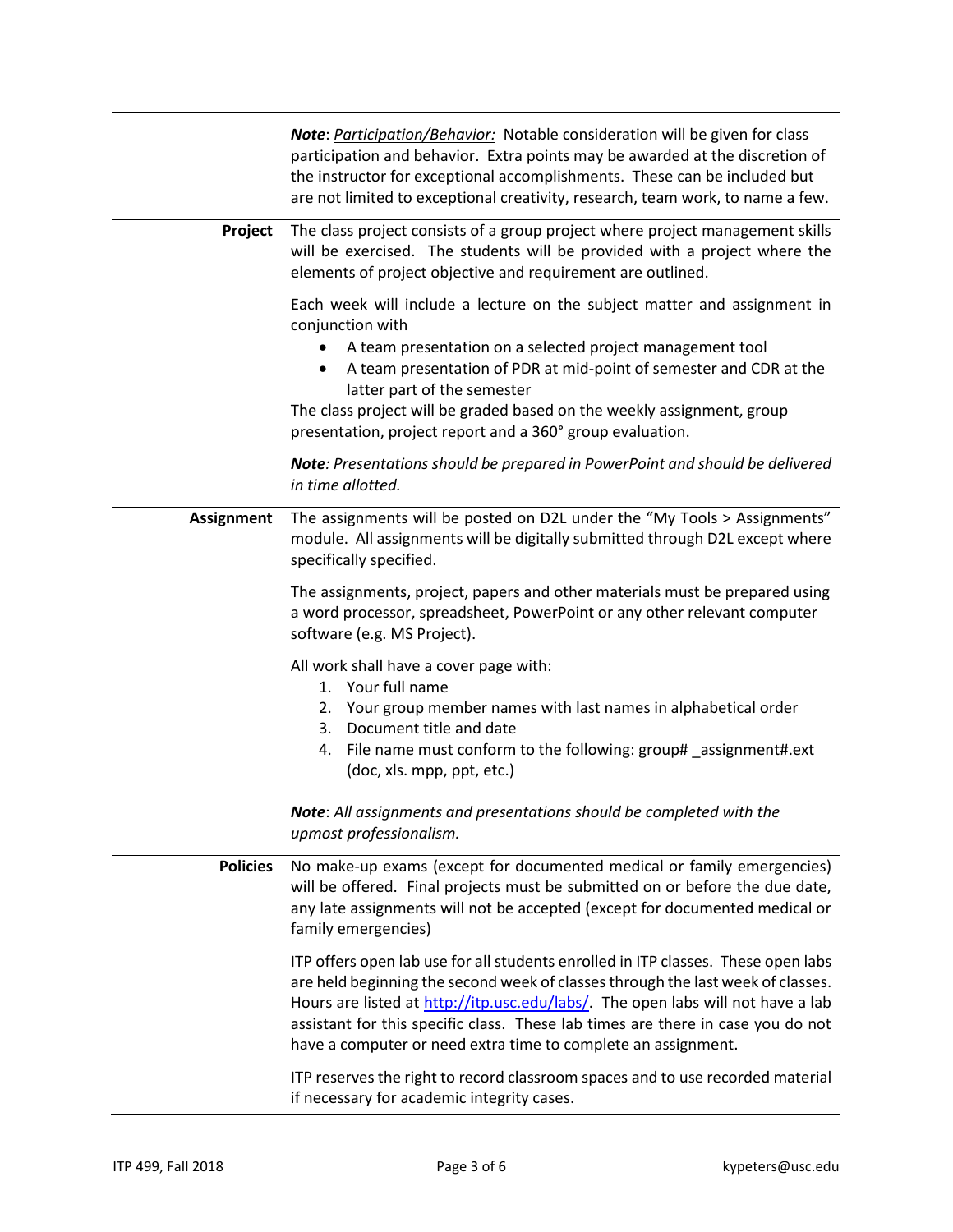| Incomplete and<br><b>Missing Grades</b>               | University Grading Handbook, located at<br>http://www.usc.edu/dept/ARR/grades/gradinghandbook/index.html,<br>contains details on incomplete and missing grades, as well as other grading<br>concerns.                                                                                                                                                                                                                                                                                                                                    |  |
|-------------------------------------------------------|------------------------------------------------------------------------------------------------------------------------------------------------------------------------------------------------------------------------------------------------------------------------------------------------------------------------------------------------------------------------------------------------------------------------------------------------------------------------------------------------------------------------------------------|--|
|                                                       | A grade of Missing Grade (MG) should only be assigned in unique or unusual<br>situations such as for those cases in which a student does not complete work<br>for the course before the semester ends. All missing grades must be resolved<br>by the instructor through the Correction of Grade Process. One calendar year<br>is allowed to resolve a MG. If an MG is not resolved [within] one year, the<br>grade is changed to UW (Unofficial Withdrawal) and will be calculated into the<br>grade point average as zero grade points. |  |
|                                                       | A grade of Incomplete (IN) is assigned when work is not completed because of<br>documented illness or other 'emergency' occurring after the twelfth week of<br>the semester (or 12th week equivalency for any course scheduled for less than<br>15 weeks).                                                                                                                                                                                                                                                                               |  |
| Viterbi School of<br><b>Engineering Honor</b><br>Code | "Engineering enables and empowers our ambitions and is integral to our<br>identities. In the Viterbi community, accountability is reflected in all our<br>endeavors.<br>Engineering + Integrity.<br>Engineering + Responsibility.<br>Engineering + Community.<br>Think good. Do better. Be great.                                                                                                                                                                                                                                        |  |
|                                                       | These are the pillars we stand upon as we address the challenges of society<br>and enrich lives."                                                                                                                                                                                                                                                                                                                                                                                                                                        |  |

*Note: This syllabus is subject to change.*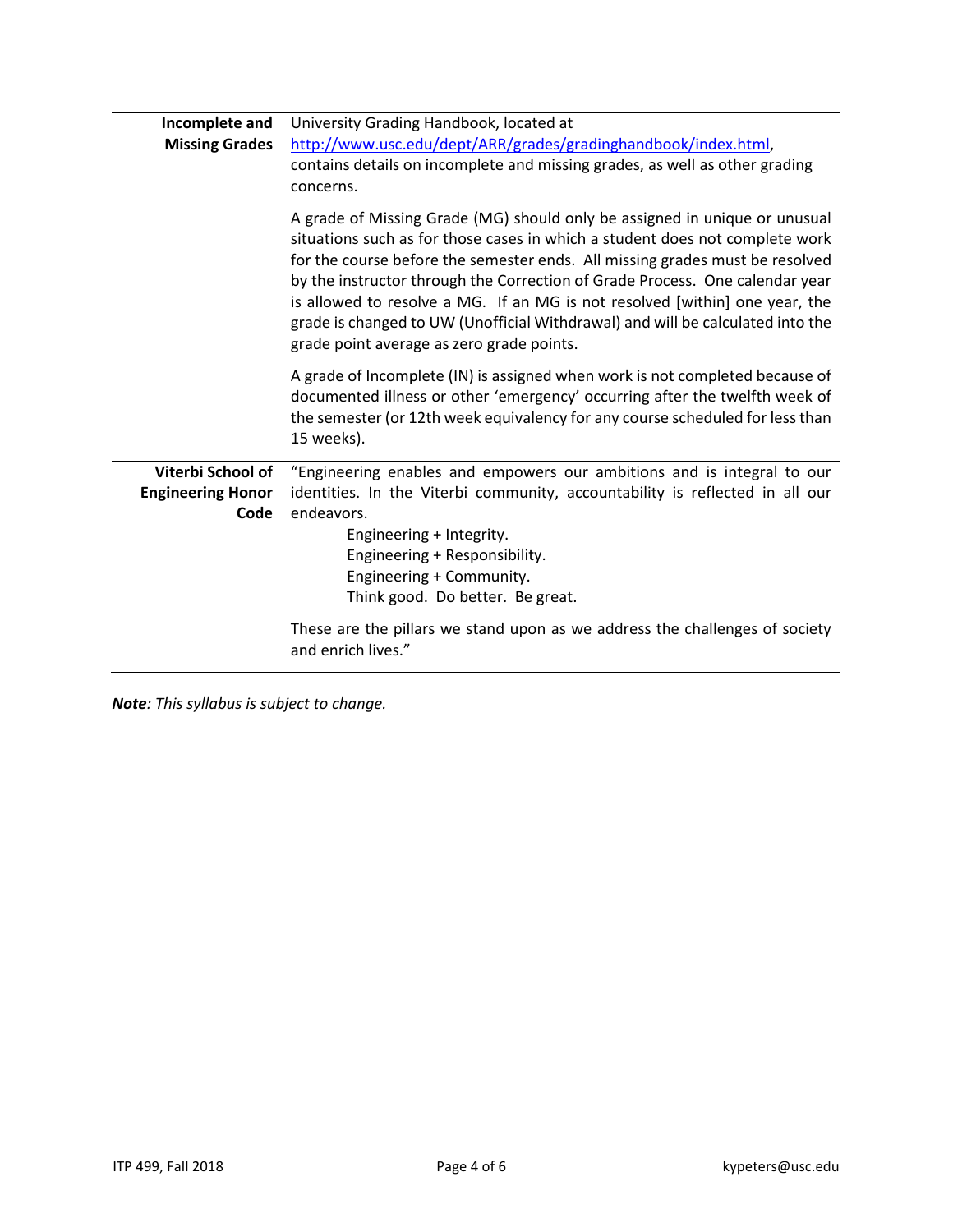# **Course Schedule**

| <b>Week</b>    | <b>Topics</b>                                                    | <b>Readings and Assignments</b>     |
|----------------|------------------------------------------------------------------|-------------------------------------|
| $\mathbf{1}$   | Introduction                                                     | Projects in Contemporary            |
|                | Motivation of Project Management                                 | Organizations:                      |
|                | Discussion: The Life Cycle of Project Management                 | Handouts, Ch1                       |
| $\overline{2}$ | Part I: Project Initiation                                       | <b>Strategic Management and</b>     |
|                | Project Selection Criteria and Models                            | Project Selection: Handouts, Ch2    |
|                | Discussion: SWAT Analysis, Statement of Work and Scope Statement | Assignment 1                        |
| 3              | Part I: Project Initiation                                       | The Project Manager: Handouts,      |
|                | Project Activity and Project Manager                             | Ch <sub>2</sub> , Ch <sub>3</sub>   |
|                | Discussion: MS Project and Group Project Initiation              | Assignment 2                        |
| 4              | Part I: Project Initiation                                       | Managing Conflict and the Art of    |
|                | Managing Conflict and Trade Offs                                 | Negotiation: Handouts, Ch4          |
|                | Discussion: Exploration of Engineering Design Issues             | Assignment 3                        |
| 5              | Part I: Project Initiation                                       | The Project in the Organizational   |
|                | Organizational Intricacy Related to Projects                     | Structure: Handouts, Ch5, Ch6       |
|                | Discussion: Responsibility of Project Management Office (PMO)    | Assignment 4                        |
| 6              | Part II: Project Planning                                        | Project Activity and Risk Planning: |
|                | Work Breakdown Structure (WBS) and PI Matrix                     | Handouts, Ch6, Ch7                  |
|                | Discussion: Gantt Chart and Hierarchical Scheduling              | Assignment 5                        |
| $\overline{7}$ | Part II: Project Planning                                        | Budgeting: Estimating Costs and     |
|                | <b>Budgeting Process and PERT Estimation</b>                     | <b>Risks</b>                        |
|                | Discussion: Learning Curve and Net Present Value<br>Exam 1       | Handouts, Ch7                       |
| 8              | Part II: Project Planning                                        | Scheduling:                         |
|                | Network Techniques: PERT and CPM                                 | Handouts, Ch8                       |
|                | Discussion: Preliminary Design Review (PDR)                      | Assignment 7                        |
| 9              | Part II: Project Planning                                        | Scheduling AON and AOA:             |
|                | Schedule Variances and Confidence Interval                       | Handouts, Ch8                       |
|                | Discussion: Estimating Slacks and Desired Completion Time        | Assignment 8                        |
| 10             | Part II: Project Planning                                        | Resource Allocation: Handouts,      |
|                | Relationship Between Resource Loading and Leveling               | Ch <sub>9</sub>                     |
|                | Discussion: Crashing a Project                                   | Assignment 9                        |
| 11             | Part III: Project Execution                                      | Monitoring and Information          |
|                | Project Monitoring: Earned Value Analysis                        | Systems: Handouts, Ch10             |
|                | <b>Discussion: Performance Index Measurements</b>                | Assignment 10                       |
| 12             | Part III: Project Execution                                      | Project Control: Handouts, Ch11     |
|                | Fundamental Purposes of Project Control: Scope Creep             | Assignment 11                       |
|                | Discussion: Inchstons and Milestone Prediction Chart             |                                     |
| 13             | Part III: Project Execution                                      | Project Auditing: Handouts, Ch12    |
|                | The Life Cycle of Project Audit                                  | Assignment 12                       |
|                | Discussion: Approach to Project Audit - Application of Six Sigma |                                     |
| 14             | Part VI: Project Closure                                         | Project Termination: Handouts,      |
|                | Types of Project Termination and Process                         | Ch13                                |
|                | Discussion: Project Post Probe<br>Exam 2                         |                                     |
| 15             | Critical Design Review (CDR)                                     | 360 Evaluation                      |
| 16             | <b>Study Days</b>                                                |                                     |
| 17             | Final Project Evaluation                                         | 360 Evaluation                      |

*Note: This schedule is subject to change.*